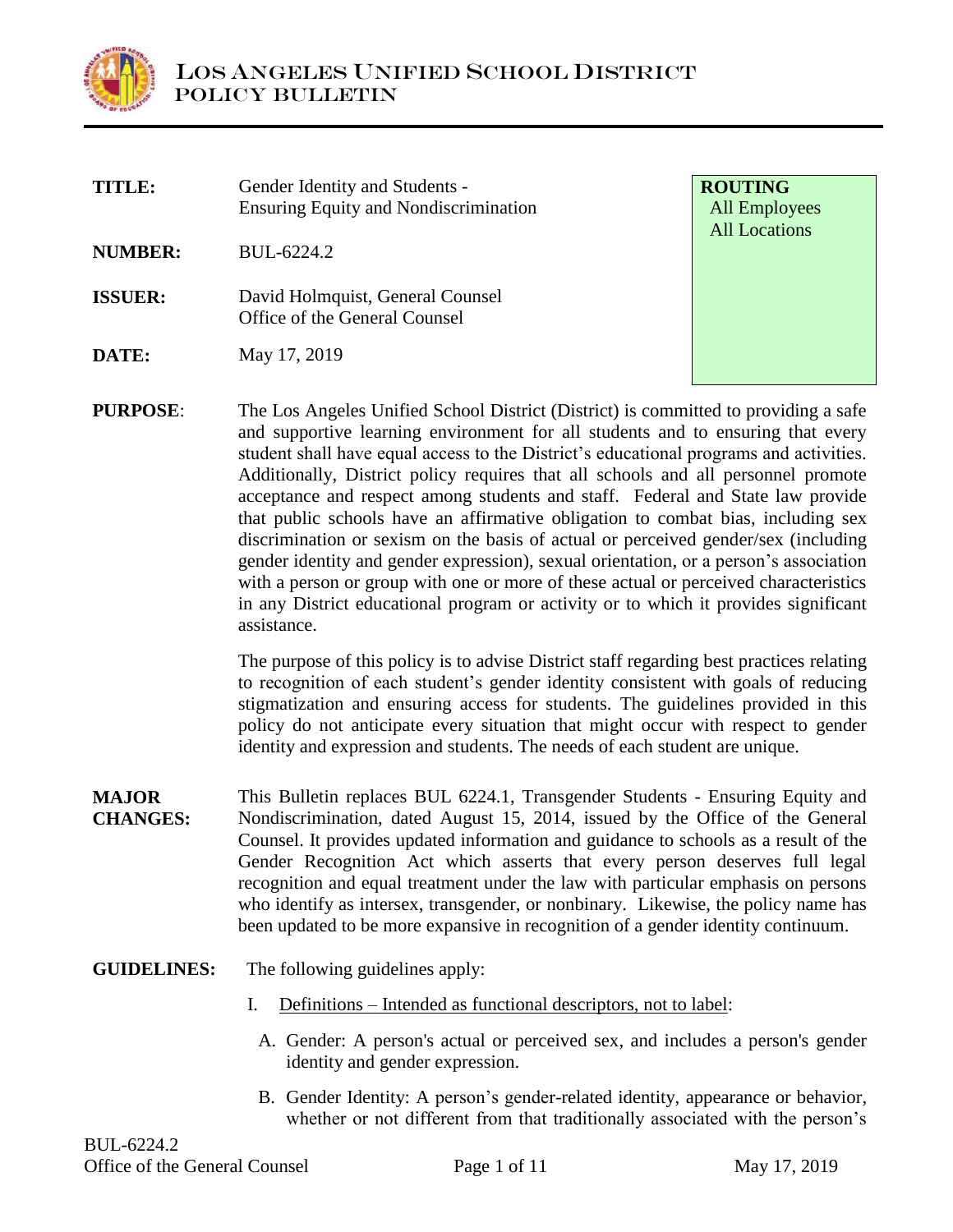

| <b>GUIDELINES</b><br>$(cont.)$ : | physiology or assigned sex at birth.                                                                                                                                                                                                                                                                                                                                               |
|----------------------------------|------------------------------------------------------------------------------------------------------------------------------------------------------------------------------------------------------------------------------------------------------------------------------------------------------------------------------------------------------------------------------------|
|                                  | C. Gender Expression: A person's gender-related appearance and behavior<br>whether or not stereotypically associated with the person's assigned sex at<br>birth. Gender expression refers to external cues that one uses to represent or<br>communicate one's gender to others, such as behavior, clothing, hairstyles,<br>activities, voice, mannerisms, or body characteristics. |
|                                  | D. Gander Nonconforming: One's gender expression, gender characteristics or                                                                                                                                                                                                                                                                                                        |

- D. Gender Nonconforming: One's gender expression, gender characteristics or gender identity that does not conform to gender stereotypes "typically" associated with one's legal sex assigned at birth, such as "feminine" boys, "masculine" girls, and those who are perceived as androgynous. Students who adopt a presentation that varies from the stereotypic gender expectations sometimes may describe themselves as gender nonconforming, gender queer, gender fluid or nonbinary.
- E. Intersex: An umbrella term used to describe natural bodily variations, which can include external genitalia, internal sex organs, chromosomes or hormonal differences that transcend typical ideas of male and female.
- F. Nonbinary: An umbrella term for people with gender identities that fall somewhere outside of the traditional conceptions of strictly either female or male. People with nonbinary gender identities may or may not identity as transgender, may or may not have been born with intersex traits, may or may not use gender-neutral pronouns, and may or may not use more specific terms to describe their genders, including but not limited to agender, genderqueer, gender fluid, Two Spirit, bigender, pangender, gender nonconforming or gender variant.
- G. Sex: It includes, but is not limited to, a person's sex assigned or presumed at birth based on physical characteristics commonly associated with males or females, and is inclusive of a person's gender.
- H. Sexual Orientation: It means heterosexuality, homosexuality, and bisexuality and is considered to be a person's romantic, emotional, mental and/or sexual attraction to another person based on the gender of the other person.
- I. Transgender: An umbrella term used to describe people whose gender identity or gender expression is different from the gender they were assigned or presumed at birth. Some individuals who identify as transgender have medically transitioned, are undergoing gender affirming surgeries and hormonal treatments, while others do not choose any form of medical transition. There is no uniform set of procedures that are sought. Individuals may identify as female, male or nonbinary, may or may not have been born with intersex traits, may or may not use gender-neutral pronouns and may or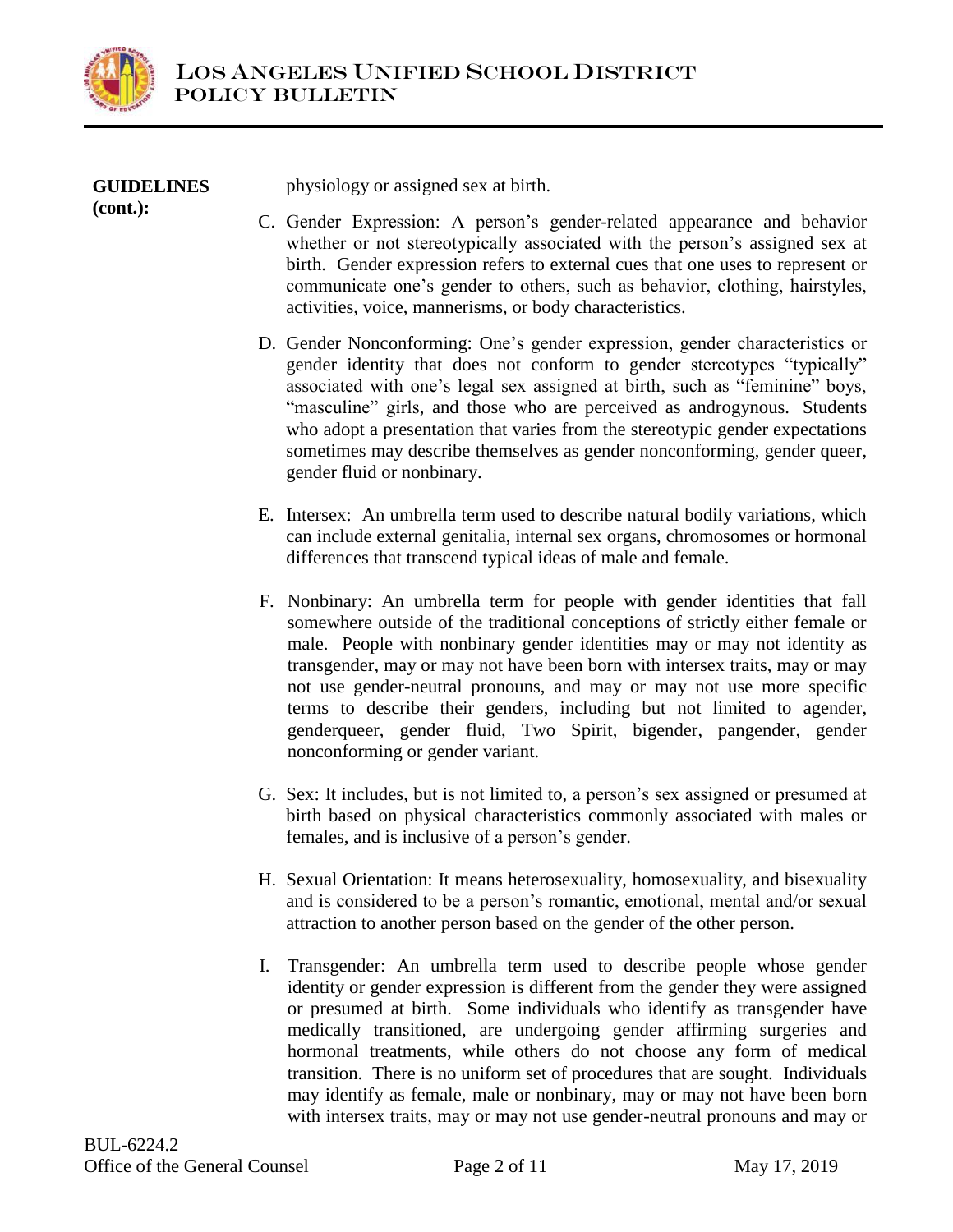

#### **GUIDELINES (cont.):** may not use more specific terms to describe their genders, including but not limited to agender, genderqueer, gender fluid, Two Spirit, bigender, pangender, gender nonconforming or gender variant.

J. Transition: The unique process in which one goes from living and identifying as one gender to live in alignment with one or more dimensions of the gender with which one identifies. Gender transition can occur at any age and can include social, medical and/or a legal transition.

# II. Guiding Principles and Requirements

The school shall accept the gender identity that each student asserts. There are no medical or mental health diagnoses or treatment thresholds that students must meet in order to have their gender identity recognized and respected. Students may initiate a process to change their name, pronoun, attire and access to District programs, activities and facilities. The school shall customize support to optimize each student's access according to their gender identity.

- A. Privacy and Confidentiality
	- 1. All persons, including students, have a right to privacy. This includes keeping a student's actual or perceived gender identity and expression private. Such private information shall be shared only on a need to know basis.
	- 2. Students have the right to openly discuss and express their gender identity and expression, and to decide when, with whom, and how much information to share.
	- 3. District and school personnel may encounter situations where students have not publicly disclosed their gender identity; therefore, school personnel must be mindful of the confidentiality and privacy rights of students when communicating with others, so as to not reveal, imply or refer to a student's gender identity or expression. To ensure confidentiality when discussing a particular concern such as conduct, discipline, grades, attendance or health, school personnel should focus on the concern, not the student's gender identity or expression. For example, describe the matter in terms of the underlying issue (behavior/conduct, grade issue, attendance issue, health concern) without referring or linking to gender identity or expression.
	- 4. When communicating with a student's parent, legal guardian, or educational rights holder ("parent"), school personnel should be aware that the student may not have disclosed their gender identity to their parents. When school personnel find it important to discuss a student's gender identity or expression with parents (if, for example, the student is being bullied based on their gender identity or expression), school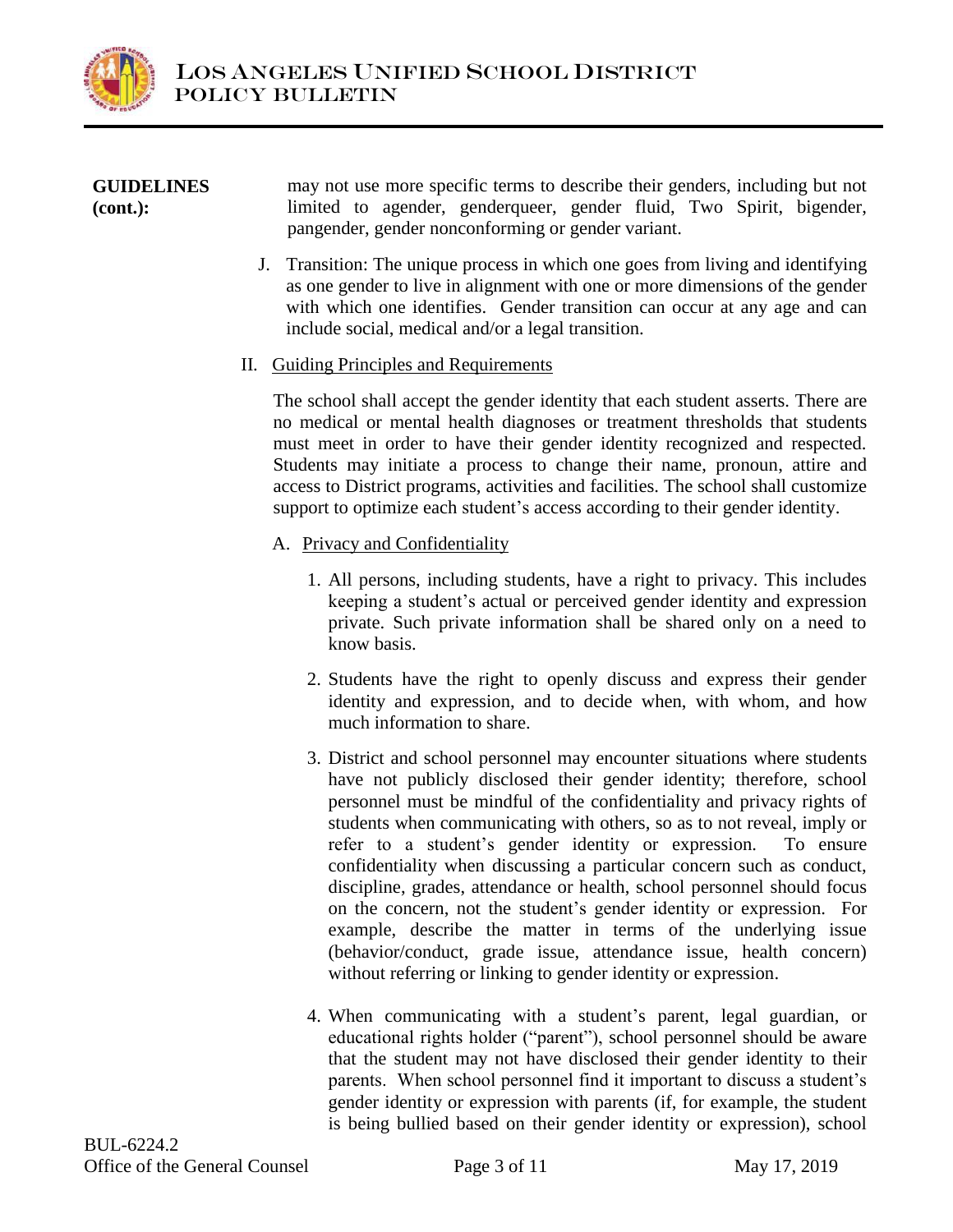

### **GUIDELINES (cont.):**

personnel should consult and work closely with the student to assess the degree to which, if any, the parent is aware of the student's gender identity or expression and is supportive of the student, and school personnel shall take into consideration the safety, health and well-being of the student in deciding whether to disclose the student's gender identity or expression to parents.

# B. Pupil Records

- 1. The District is required to maintain in perpetuity mandatory permanent pupil records which include the legal name and sex of the student as indicated on official government issued documents such as birth certificates, passports and identification cards/permits. Mandatory interim pupil records may include, but are not limited to, progress and grade reports, transcripts, assessment data, health records, Individualized Education Programs (IEP) and Section 504 Plans. Permitted pupil records may include, but are not limited to, objective counselor and/or teacher ratings, standardized test scores older than three years, routine discipline data and verified reports of relevant behavior patterns. Per California law, student enrollment forms allow a parent to designate their child's gender as male, female or nonbinary.
- 2. The District will change a student's name and gender on pupil records when the name and gender of the student are changed by the appropriate court action. The new name and gender are the student's legal name and gender for all purposes, including school registration. Upon the submission of proper evidence of the court order, the student's legal name and gender in all school records shall be changed to reflect the legal name change. Job aides for entering court orders or student name changes in the District's student information system are available at [https://achieve.lausd.net/Page/6231.](https://achieve.lausd.net/Page/6231) If a school changes a student's gender in the District's student information system, the student identification number also changes in the student information system going forward to a format that does not designate an "M" or "F" for gender.

# C. Authorization to Use Name and Gender With Which the Student Identifies

1. The District shall permit students to use the name and gender with which they identify on school records, including pupil records, with parent/guardian/educational rights holder authorization. The records may include, but are not limited to, identification badges, classroom and homeroom rosters, certificates, programs, announcements, office summons and communications, team and academic rosters, diplomas, newspapers, newsletters, yearbooks and other site-generated records.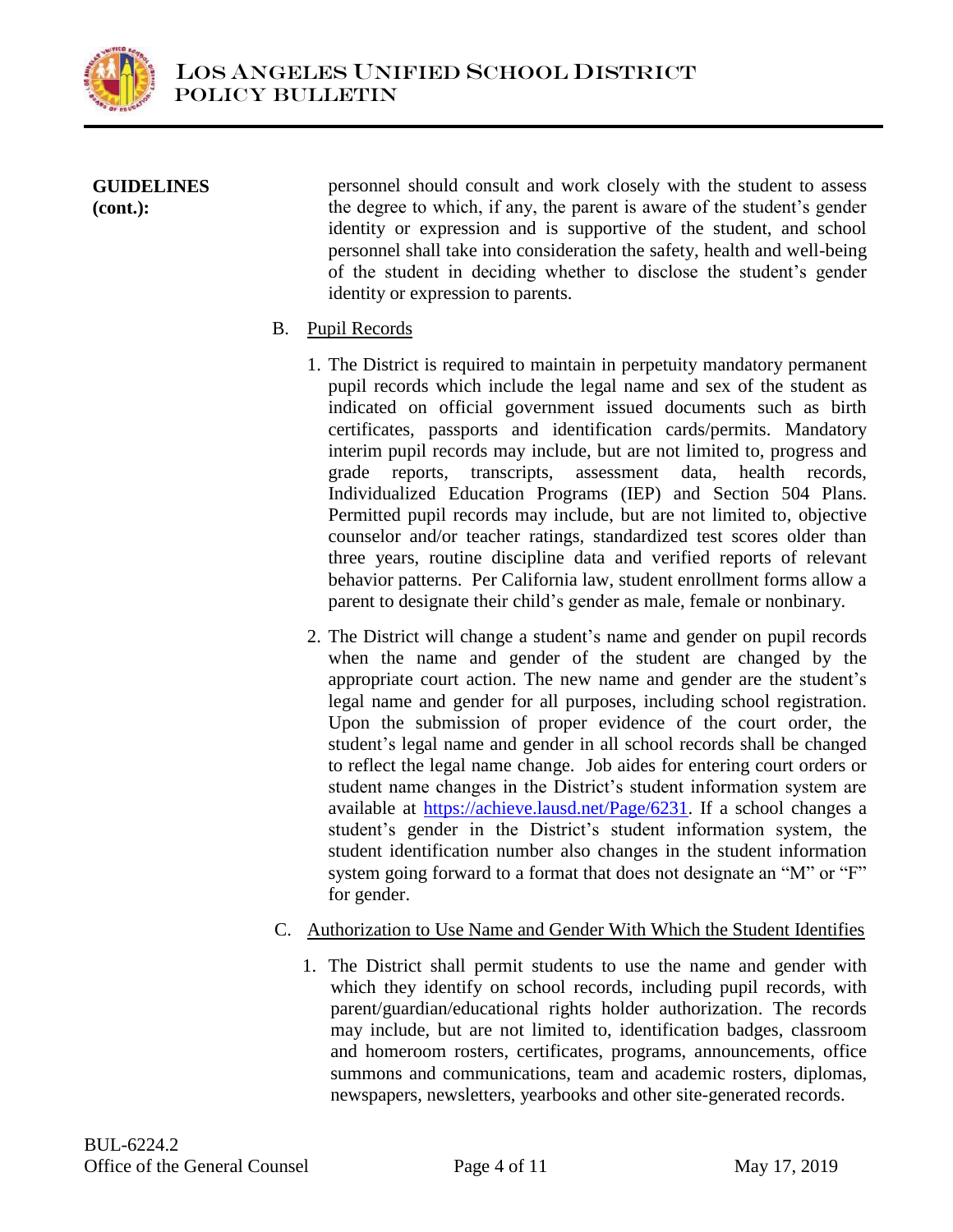

| <b>GUIDELINES</b><br>$(cont.)$ : | 2. Upon authorization, the District shall input the student's name and<br>gender with which they identify in the appropriate fields of the<br>District's electronic data system to indicate how the student's name and<br>gender will appear on documents issued by the school.                                                                                                                                                                                                                                                                                           |
|----------------------------------|---------------------------------------------------------------------------------------------------------------------------------------------------------------------------------------------------------------------------------------------------------------------------------------------------------------------------------------------------------------------------------------------------------------------------------------------------------------------------------------------------------------------------------------------------------------------------|
|                                  | 3. The District shall permit a student age 18 or older or parent/legal<br>guardian to request a change of name and/or gender so that a student<br>may be registered in school under a name and gender that corresponds<br>with the student's gender identity without obtaining a court order or<br>without changing the student's pupil records (See BUL-5703.3, Names<br>and/or Gender of Pupils for Purposes of School Records). Separate<br>from the above, any student may seek to be addressed by the name and<br>pronoun that corresponds to their gender identity. |

- 4. After the school receives and verifies the contents of the completed authorization, the school shall change the name and/or gender of the student in the District's electronic data system and enter or crossreference the name as AKA in the cumulative folder and registration card. This change is effective for District records only. If a student were to transfer to a school outside of the District, the student should inquire at that school about a similar process.
- D. Names/Pronouns
	- 1. Students shall be addressed by the name and pronoun that corresponds to their gender identity asserted at school without obtaining a court order, changing their pupil records or obtaining parent/legal guardian permission. In addition, the District shall permit a student age 18 or older or parent/legal guardian to request a change of name and/or gender so that a student may be registered in school under a name and gender that corresponds with the student's gender identity.
	- 2. Students shall be known by their name and gender of identity. However, there may be situations (e.g., communications with the family, state or federal records, pupil records where a name or gender with which the student identifies isn't authorized, and assessment data) where it may be necessary and recommended for staff to be informed of the student's legal name and gender. In these situations, staff should prioritize safety, confidentiality and respect of the student in a manner consistent with the law.
	- 3. If school personnel are unsure how a student wants to be addressed in communications to home or in conferences with parents/legal guardians/educational rights holders, they may privately ask the student how they want to be referred to when communicating with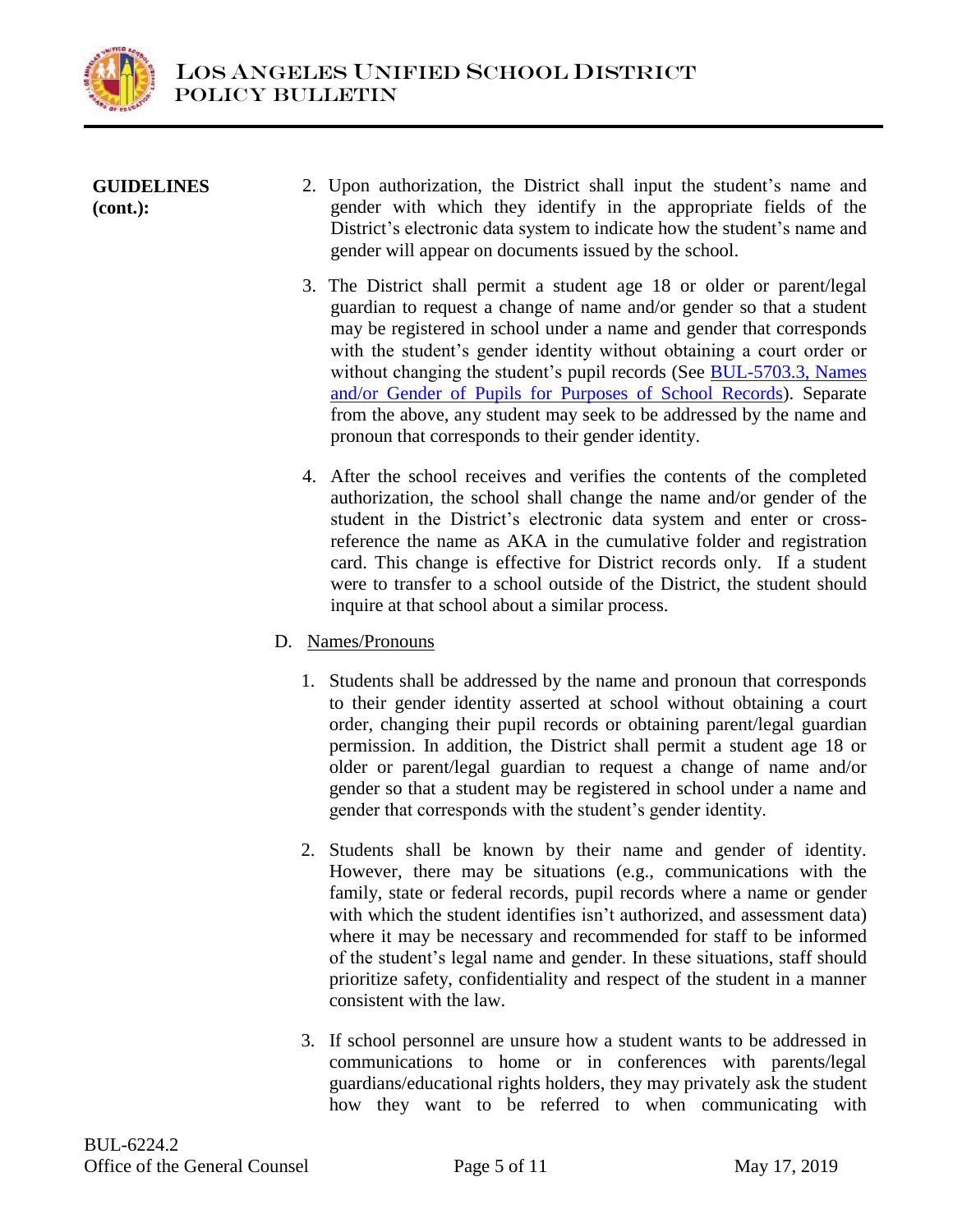

| <b>GUIDELINES</b><br>$(cont.)$ : | parents/legal guardians. For communications with a student's<br>parent/legal guardian, educational rights holders, school personnel<br>should refer to this policy's prior section on "Privacy and<br>Confidentiality." |
|----------------------------------|-------------------------------------------------------------------------------------------------------------------------------------------------------------------------------------------------------------------------|
|                                  |                                                                                                                                                                                                                         |

4. Every effort should be made to use names and pronouns consistent with a student's gender identity. While inadvertent slips or honest mistakes may occur, the intentional and persistent refusal to respect a student's gender identity is a violation of District policy and may constitute discrimination under State law.

# E. Student Safety

- 1. School staff must ensure that students are provided with a safe school environment that is free of discrimination, harassment, bullying or intimidation, which may include providing interim safety and emotional support measures. School staff and families should work together to resolve complaints alleging discrimination, harassment, bullying or intimidation based on a student's actual or perceived gender identity or expression. For consideration whether a sexual harassment investigation is warranted, refer to [BUL-3349.1, Sexual Harassment](https://my.lausd.net/webcenter/portal/wccdoc?dDocName=1303105)  [Policy \(Student-to-Student, Adult-to-Student, and Student-to-Adult\).](https://my.lausd.net/webcenter/portal/wccdoc?dDocName=1303105)
- 2. School staff shall take all reported incidents of bullying seriously and take appropriate measures to ensure that the bullying stops. Refer to [BUL-5212.1, Bullying and Hazing Policy \(Student-to-Student and](https://my.lausd.net/webcenter/portal/wccdoc?dDocName=1306328)  [Student-to-Adult\)](https://my.lausd.net/webcenter/portal/wccdoc?dDocName=1306328)*.*
- 3. School administration shall respond immediately to incidents of discrimination, harassment, bullying or intimidation by taking actions that include, but are not limited to the following: a) intervening to stop the behavior; b) investigating and documenting the matter; c) determining and enforcing appropriate interim measures and corrective actions; and d) monitoring to ensure that the behavior does not reoccur.
- 4. School staff should take all reasonable steps to ensure safety and access for students and support students' rights to assert their gender identity and expression. Interim safety measures may include increased monitoring of the parties, providing options for the parties to avoid or minimize contact in academic and extracurricular settings, safety plans, training and educational materials to address climate, and provision of support resources (e.g., academic support, counseling, health and mental health services).
- 5. Students shall not be disciplined on the basis of their actual or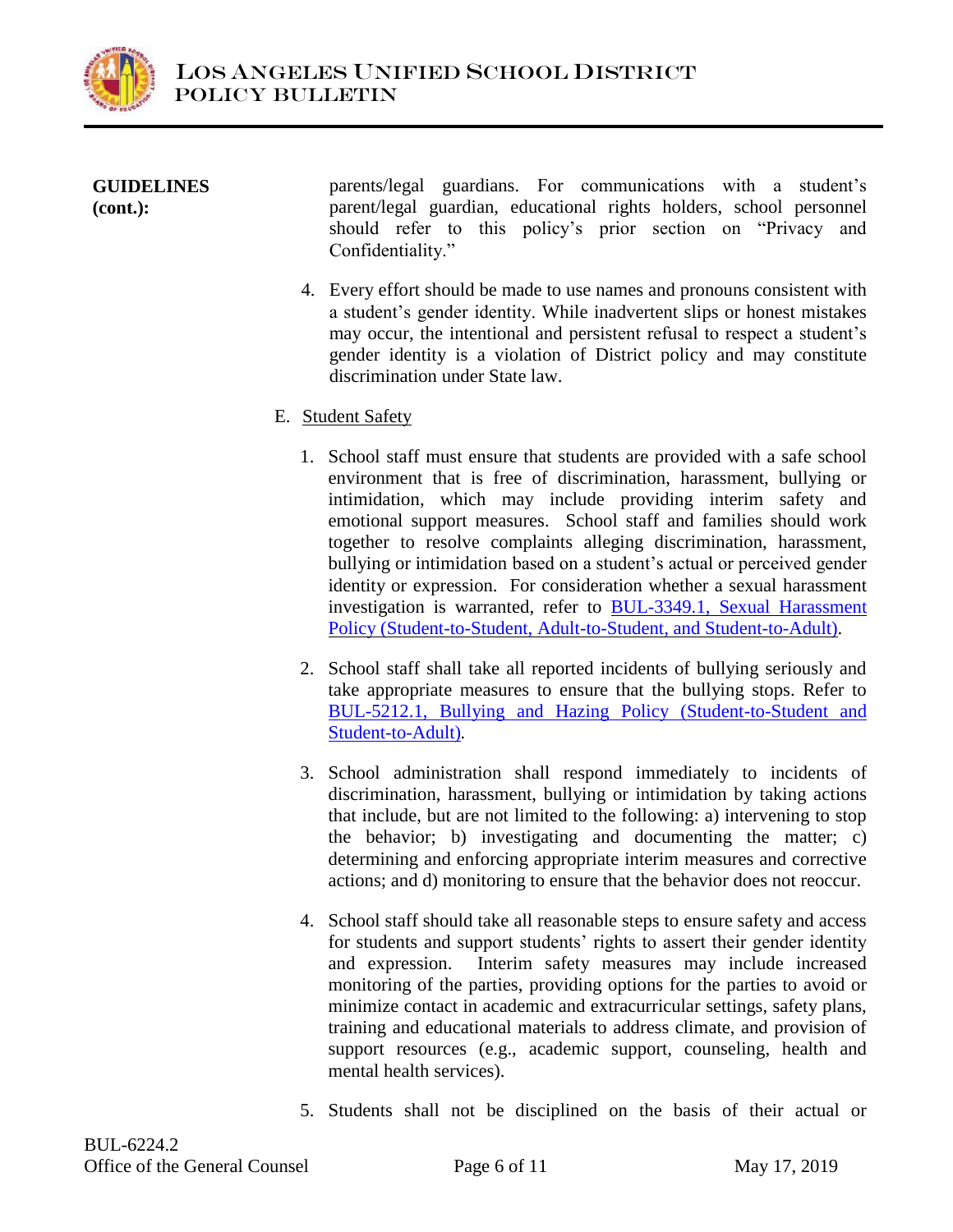

| <b>GUIDELINES</b><br>$(cont.)$ : | perceived gender identity or expression.                                                                                                                                                                                                                                                                                                                                                                                                                                                                               |
|----------------------------------|------------------------------------------------------------------------------------------------------------------------------------------------------------------------------------------------------------------------------------------------------------------------------------------------------------------------------------------------------------------------------------------------------------------------------------------------------------------------------------------------------------------------|
|                                  | 6. Students shall be informed they have the responsibility to report<br>incidents of discrimination, harassment, bullying or intimidation to the<br>designated site administrator or Title IX/Bullying Complaint Manager<br>in cases where they may be a target or witness.                                                                                                                                                                                                                                            |
|                                  | 7. Students shall be informed of their role in ensuring a school<br>environment that is free from discrimination, harassment, bullying or<br>intimidation.                                                                                                                                                                                                                                                                                                                                                             |
|                                  | 8. In addition to or instead of filing a complaint at a site, any student or<br>their duly authorized representative has the right to file a<br>discrimination, harassment, bullying or intimidation complaint<br>involving gender identity and expression under the Uniform Complaint<br>Procedures with the District's Educational Equity Compliance Office at<br>333 South Beaudry Avenue, 20 <sup>th</sup> Floor, Los Angeles, California 90017,<br>for appropriate response; EquityCompliance@lausd.net; For more |

information, visit [http://achieve.lausd.net/eeco.](http://achieve.lausd.net/eeco)

# F. Restroom Accessibility

- 1. Schools may maintain separate restroom facilities for male and female students. Students shall have access to restrooms that correspond to their gender identity. Students who identify as nonbinary should be granted access to the facility which they find best aligns with their gender identity.
- 2. If a student desires increased privacy, regardless of the reason, the administrator shall make every effort to provide the student with reasonable access to an alternative restroom such as a single-stall or all-gender restroom. The use of a restroom should be determined by the student's choice; no student shall be compelled to use an alternative restroom. For safety reasons, students should be given access to a restroom that allows reasonable access for appropriate supervision by staff. Regardless, all students are expected to exemplify appropriate behavior in restrooms.
- 3. Refer to [REF 6799.0, Sex-Specific and All-Gender Single and](https://my.lausd.net/webcenter/portal/wccdoc?dDocName=1342398)  [Multiple-User Restrooms,](https://my.lausd.net/webcenter/portal/wccdoc?dDocName=1342398) for more information about all-gender restrooms.
- G. Locker Room Accessibility
	- 1. Schools may maintain separate locker room facilities for male and female students. Students shall have access to the locker room facility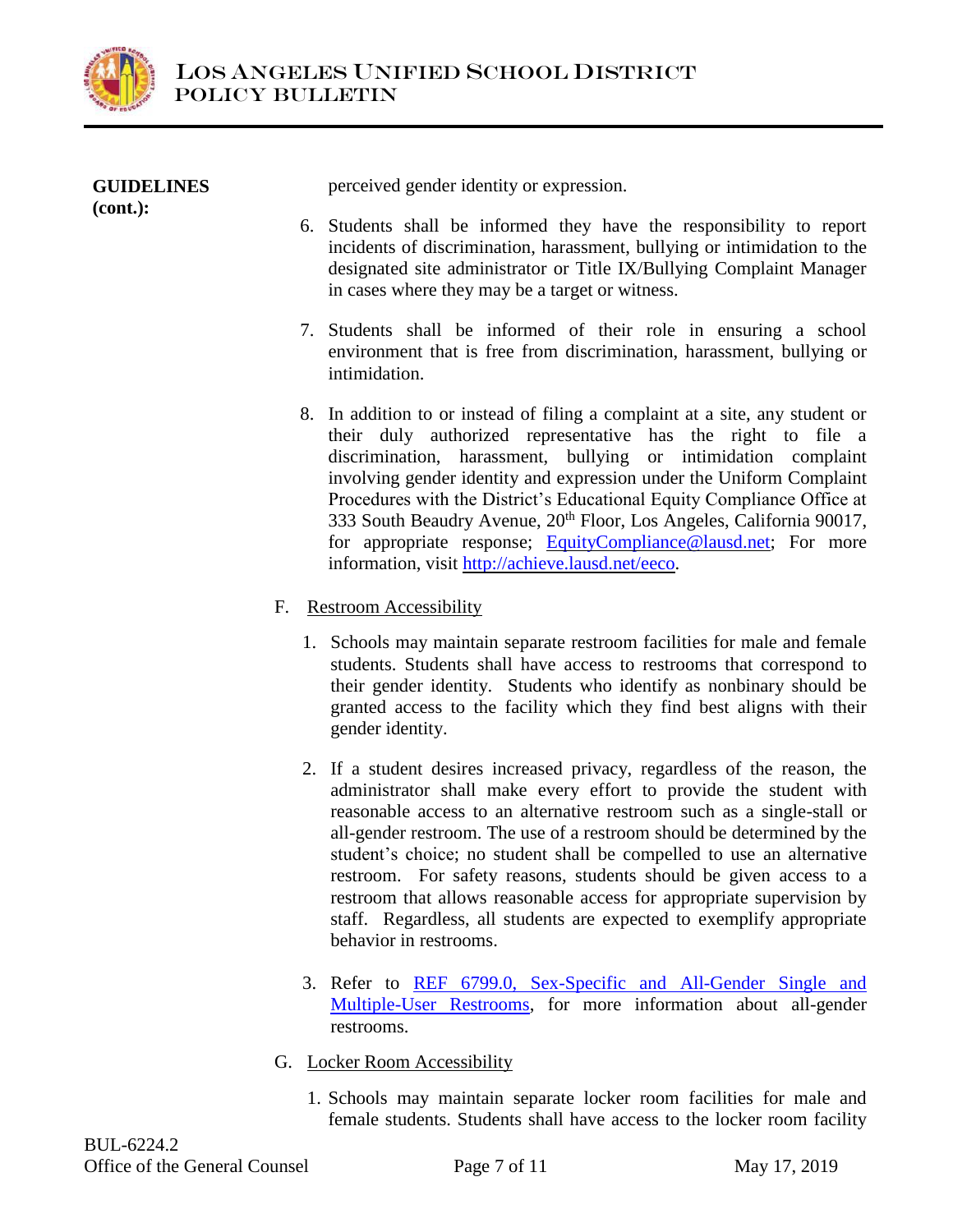

| <b>GUIDELINES</b><br>$(cont.)$ : | that corresponds to their gender identity. Students who identify as<br>nonbinary should be granted access to the locker room with which they<br>find best aligns with their gender identity, including access to<br>reasonable accommodations as indicated below.                                                                                                                                          |
|----------------------------------|------------------------------------------------------------------------------------------------------------------------------------------------------------------------------------------------------------------------------------------------------------------------------------------------------------------------------------------------------------------------------------------------------------|
|                                  | 2. If there is a request for increased privacy, any student shall be provided<br>access to a reasonable accommodation such as:                                                                                                                                                                                                                                                                             |
|                                  | a. Assignment of a student locker in near proximity to the coaches'<br>office or a supportive peer group.<br>b. Use of a private area within the public area of the locker room<br>facility (e.g., nearby restroom stall with a door or an area separated<br>by a curtain).<br>c. Use of a nearby private area (e.g., nearby restroom or a health<br>office restroom).<br>d. A separate changing schedule. |
| Н.                               | <b>Sports, Athletics and Physical Education</b>                                                                                                                                                                                                                                                                                                                                                            |
|                                  | 1. When conducting physical education classes and fitness evaluations,<br>teachers will address and evaluate students by their gender identity.                                                                                                                                                                                                                                                            |
|                                  | Performance on the state physical fitness test (Fitnessgram) is<br>evaluated by the State of California in accordance with the sex<br>reported. Students are to be tested according to their gender identity                                                                                                                                                                                               |

reported. Students are to be tested according to their gender identity when students identify with a gender different from that in their pupil records. Test administration on this instrument allows for a designation of nonbinary or for students to not disclose their gender to the test administrator. However, the Healthy Fitness Zone charts, or healthrelated standards used to evaluate performance, are based on female and male genders only. In these events, physical education teachers shall make every effort to maintain confidentiality of student information.

- 2. Participation in competitive athletics, intramural sports, athletic teams, competitions and contact sports shall be facilitated in a manner consistent with the student's gender identity and in accordance with the California Interscholastic Federation constitution and bylaws. Students who identify as nonbinary should be granted the opportunity to participate in athletic activities they find best align with their gender identity.
- I. School Activities and Programs

Students have the right to equitable access to activities and programs in their school. Students may not be excluded from participation in, be denied the benefits of, or be subjected to harassment or other forms of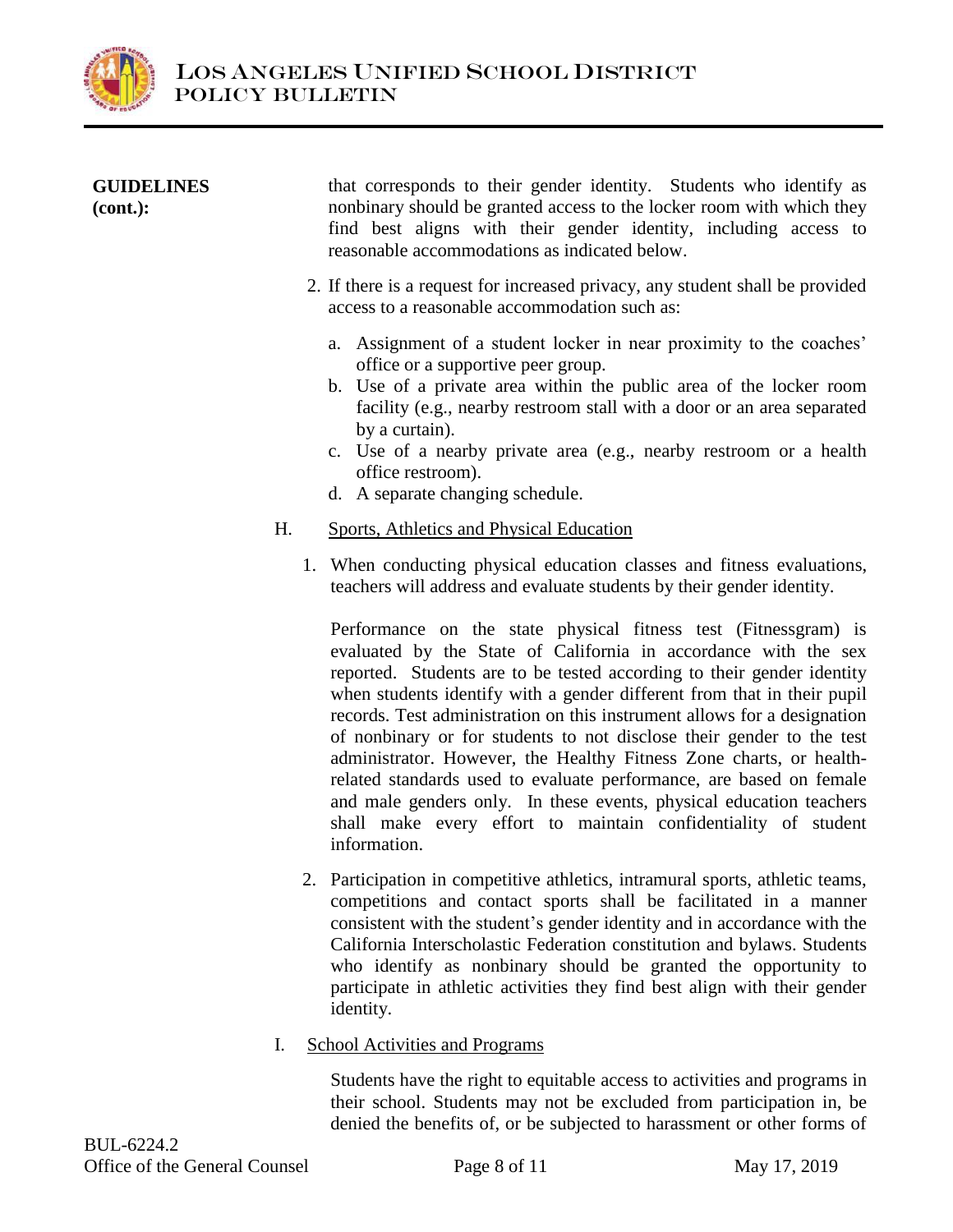

| <b>GUIDELINES</b><br>$(cont.)$ :    | discrimination on the basis of their actual or perceived gender identity<br>or expression in any program or activity. These activities and programs<br>may include, but are not limited to, cheer class, homecoming, prom,<br>spirit day, celebrations, assemblies, acknowledgments, field trips,<br>afterschool activities and programs, and all extra-curricular activities. |
|-------------------------------------|--------------------------------------------------------------------------------------------------------------------------------------------------------------------------------------------------------------------------------------------------------------------------------------------------------------------------------------------------------------------------------|
|                                     | <b>Course Accessibility and Instruction</b><br>J.                                                                                                                                                                                                                                                                                                                              |
|                                     | Students have the right to equitable learning opportunities in their<br>school. Students shall not be required to take or be denied enrollment<br>in a course on the basis of their actual or perceived gender identity or<br>expression in any educational and academic program.                                                                                              |
|                                     | K. Dress Codes/School Uniform Policies                                                                                                                                                                                                                                                                                                                                         |
|                                     | 1. A school's dress code and school uniform policy shall be gender-<br>neutral. Schools cannot enforce specific attire based on gender.                                                                                                                                                                                                                                        |
|                                     | 2. Students have the right to dress in accordance with their gender identity<br>within the parameters of the dress code as it relates to the school<br>uniform or safety issues.                                                                                                                                                                                               |
| <b>RELATED</b><br><b>RESOURCES:</b> | Bullying and Hazing Policy (Student-to-Student and Student-to-Adult), BUL-<br>5212.1, September 17, 2012, Office of the Superintendent                                                                                                                                                                                                                                         |
|                                     | Code of Conduct with Students - Distribution and Dissemination Requirement,<br>BUL-5167.0, July 1, 2010, Office of the Superintendent                                                                                                                                                                                                                                          |
|                                     | Educating for Diversity, LAUSD Board Resolution, March 16, 1992                                                                                                                                                                                                                                                                                                                |
|                                     | Fair, Accurate, Inclusive and Respectful (FAIR) Education Act, BUL-5898.0,<br>October 9, 2012, Office of Curriculum, Instruction and School Support                                                                                                                                                                                                                            |
|                                     | Gold Book, Los Angeles City Section, California Interscholastic Federation,<br>"Gender Identity Participation"                                                                                                                                                                                                                                                                 |
|                                     | Incident System Tracking Accountability Report (ISTAR), BUL-5269.2, July<br>10, 2013, School Operations                                                                                                                                                                                                                                                                        |
|                                     | LGBT and Sexual Orientation Anti-Bullying Resolution, LAUSD Board<br>Resolution, September 13, 2011                                                                                                                                                                                                                                                                            |
|                                     | LGBTQ Resources, Updated by the Educational Equity Compliance Office                                                                                                                                                                                                                                                                                                           |
|                                     | Name and/or Gender of Pupils for Purposes of School Records, BUL-5703.3,<br>February 15, 2019, Office of Data and Accountability                                                                                                                                                                                                                                               |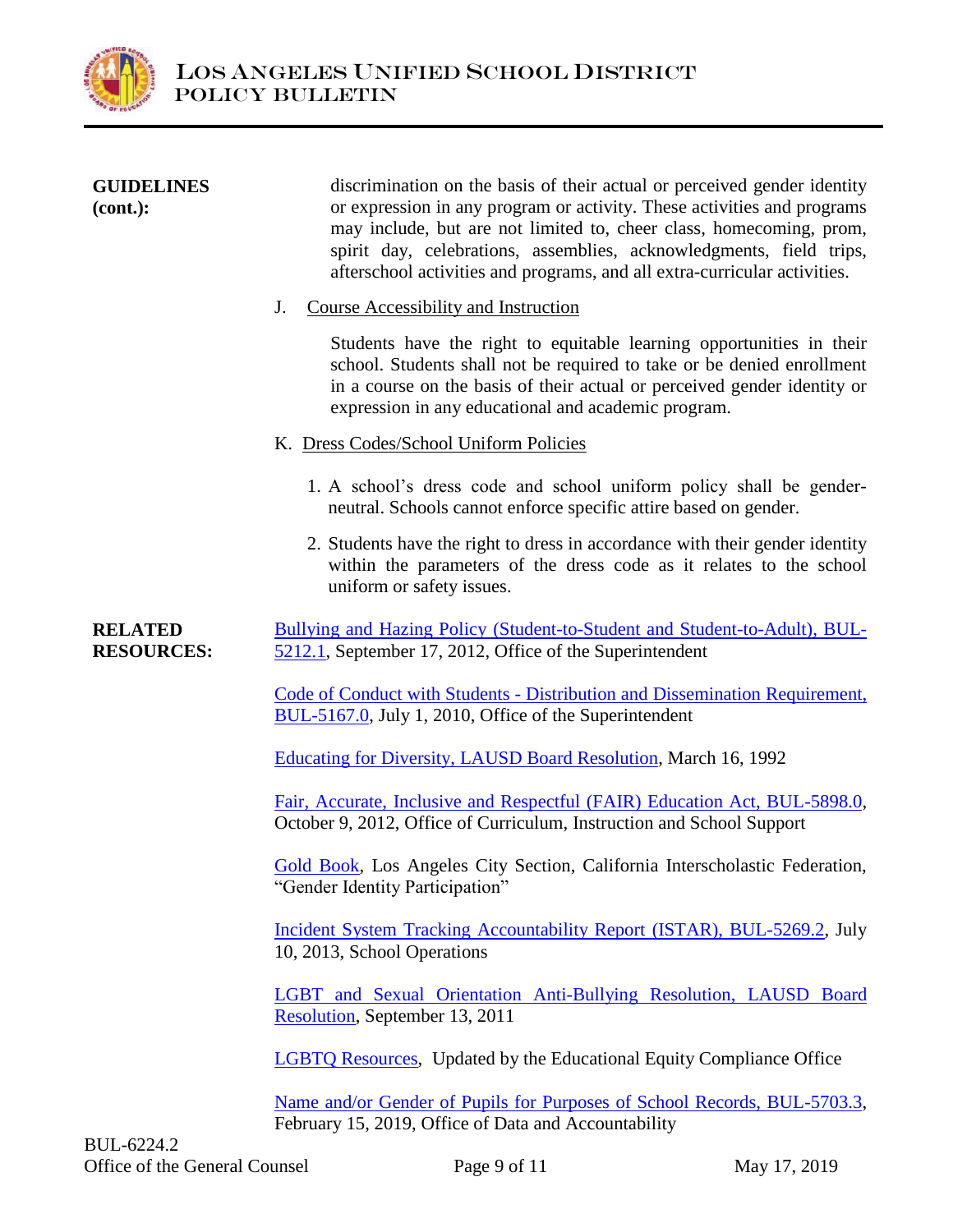

| <b>RELATED</b><br><b>RESOURCES</b> | Nondiscrimination Required Notices, MEM-5818, issued annually, Office of<br>the General Counsel                                                                                                                                                                                                                                                                                                              |
|------------------------------------|--------------------------------------------------------------------------------------------------------------------------------------------------------------------------------------------------------------------------------------------------------------------------------------------------------------------------------------------------------------------------------------------------------------|
| $(cont.)$ :                        | Physical Education Programs, Grades K-12, BUL-2528.1, December 21, 2009,<br>Office of Curriculum, Instruction and School Support                                                                                                                                                                                                                                                                             |
|                                    | Responding to and Reporting Hate-Motivated Incidents and Crimes, BUL-<br>2047.2, September 4, 2018, Office of the General Counsel                                                                                                                                                                                                                                                                            |
|                                    | Sex Equity in Physical Education Programs, BUL-1826.0, August 5, 2005,<br><b>Secondary Instructional Services</b>                                                                                                                                                                                                                                                                                            |
|                                    | Sex-Specific and All-Gender Single and Multiple-User Restrooms, REF-<br>6799.0, February 28, 2017, Office of the General Counsel                                                                                                                                                                                                                                                                             |
|                                    | Sexual Harassment Policy (Student-to-Student, Student-to-Adult, Adult-to-<br>Student), BUL-3349.1, August 6, 2014, Office of the General Counsel                                                                                                                                                                                                                                                             |
|                                    | Student Dress Codes/Uniforms, BUL-6494.1, June 22, 2015, Division of<br><b>District Operations</b>                                                                                                                                                                                                                                                                                                           |
|                                    | Title IX Policy/Complaint Procedures, BUL-2521.2, February 14, 2018, Office<br>of the General Counsel                                                                                                                                                                                                                                                                                                        |
|                                    | To Enforce the Respectful Treatment of All Persons, LAUSD Board<br>Resolution, October 10, 1988                                                                                                                                                                                                                                                                                                              |
|                                    | Uniform Complaint Procedures (UCP), BUL-5159.9, January 31, 2019, Office<br>of the General Counsel.                                                                                                                                                                                                                                                                                                          |
| <b>AUTHORITY:</b>                  | Title IX of the Education Amendments of 1972, 42 U.S.C. 1681<br>Title IV of the Civil Rights Act of 1964, 42 U.S.C. 2000c et seq.<br>California Education Code Sections § 201, § 210.7, § 221.5, § 220, and § 231<br>"Gold Book," Los Angeles City Section, California Interscholastic Federation                                                                                                            |
| <b>ASSISTANCE:</b>                 | For further information:                                                                                                                                                                                                                                                                                                                                                                                     |
|                                    | Division of District Operations, (213) 241-5337<br><b>Educational Equity Compliance Office</b> , (213) 241-7682<br>Health Education Programs, (213) 241-2554<br>Human Relations, Diversity and Equity, (213) 241-8719<br>Information Technology HelpDesk, (213) 241-5200<br>Interscholastic Athletics, (213) 241-5847<br>Office of the General Counsel, (213) 241-7600<br>Physical Education, (213) 241-4134 |